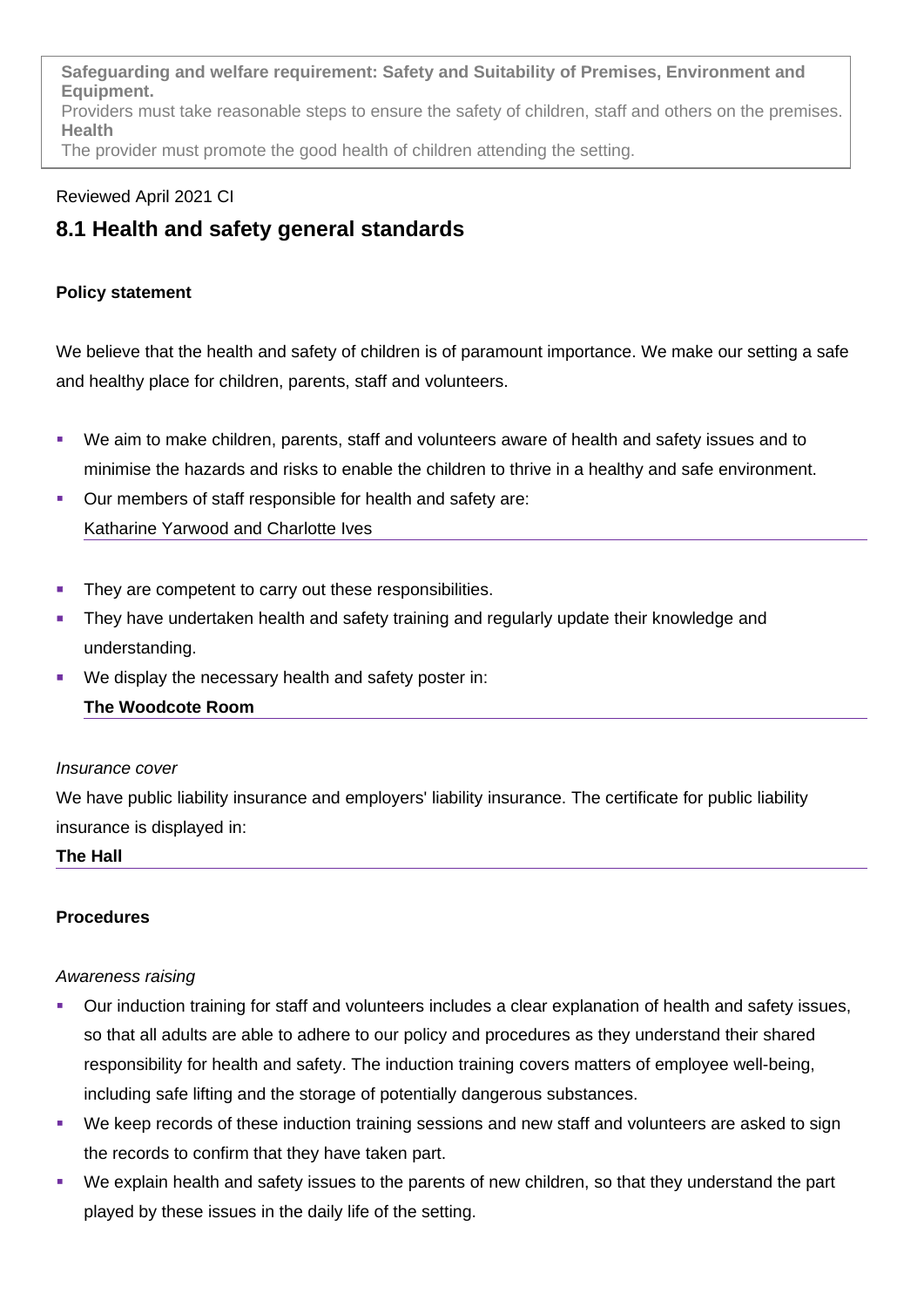- As necessary, health and safety training is included in the annual training plans of staff, and health and safety is discussed regularly at our staff meetings.
- We operate a no-smoking policy.
- We make children aware of health and safety issues through discussions, planned activities and routines.

#### *Windows*

- Low level windows are made from materials that prevent accidental breakage or we ensure that they are made safe.
- We ensure that windows are protected from accidental breakage or vandalism from people outside the building.
- Our windows above the ground floor are secured so that children cannot climb through them.
- We ensure that any blind cords are secured safely and do not pose a strangulation risk for young children.

#### *Doors*

We take precautions to prevent children's fingers from being trapped in doors.

#### *Floors and walkways*

- All our floor surfaces are checked daily to ensure they are clean and not uneven, wet or damaged. Any wet spills are mopped up immediately.
- Walkways and stairs are left clear and uncluttered.
- Stair gates are in place at the foot and top of the stairs.

# *Electrical/gas equipment*

- We ensure that all electrical/gas equipment conforms to safety requirements and is checked regularly.
- Our boiler/electrical switch gear/meter cupboard is not accessible to the children.
- Fires, heaters, wires and leads are properly guarded and we teach the children not to touch them.
- We check storage heaters daily to make sure they are not covered.
- There are sufficient sockets in our setting to prevent overloading.
- We switch electrical devices off from the plug after use.
- We ensure that the temperature of hot water is controlled to prevent scalds.
- **EXECT 1** Lighting and ventilation is adequate in all areas of our setting, including storage areas.

# *Storage*

- All our resources and materials, which are used by the children, are stored safely.
- All our equipment and resources are stored or stacked safely to prevent them accidentally falling or collapsing.

*Outdoor area*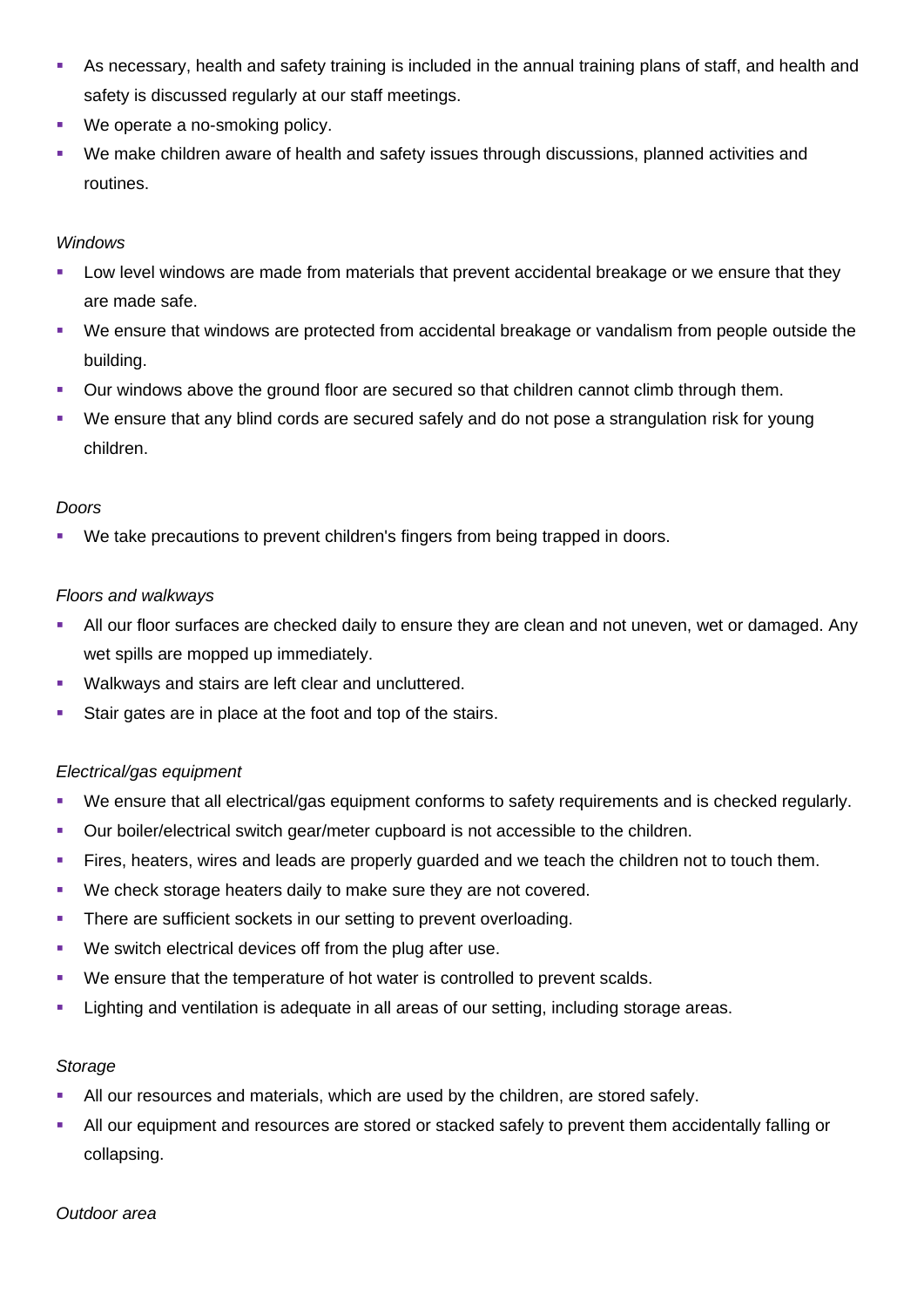- Our outdoor area is securely fenced. All gates and fences are childproof and safe.
- Our outdoor area is checked for safety and cleared of rubbish, animal droppings and any other unsafe items before it is used.
- Adults and children are alerted to the dangers of poisonous plants, herbicides and pesticides.
- We leave receptacles upturned to prevent collection of rainwater. Where water can form a pool on equipment, it is emptied and cleaned before children start playing outside.
- Our outdoor sand pit is covered when not in use and is cleaned regularly.
- We check that children are suitably attired for the weather conditions and type of outdoor activities; ensuring that suncream is applied and hats are worn during the summer months.
- We supervise outdoor activities at all times; and particularly children on climbing equipment.

#### *Hygiene*

- We seek information from the Public Health England to ensure that we keep up-to-date with the latest recommendations.
- Our daily routines encourage the children to learn about personal hygiene.
- We have a daily cleaning routine for the setting, which includes the play room(s), kitchen, rest area, toilets and nappy changing areas. Children do not have unsupervised access to the kitchen.
- We have a schedule for cleaning resources and equipment, dressing-up clothes and furnishings.
- The toilet area has a high standard of hygiene, including hand washing and drying facilities and disposal facilities for nappies.
- **We implement good hygiene practices by:** 
	- **-** cleaning tables between activities;
	- **-** cleaning and checking toilets regularly;
	- **-** wearing protective clothing such as aprons and disposable gloves as appropriate;
	- **-** providing sets of clean clothes;
	- **-** providing tissues and wipes; and

#### *Activities, resources and repairs*

- Before purchase or loan, we check equipment and resources to ensure that they are safe for the ages and stages of the children currently attending the setting.
- We keep a full inventory of all items in the setting for audit and insurance purposes.
- The layout of our play equipment allows adults and children to move safely and freely between activities.
- All our equipment is regularly checked for cleanliness and safety, and any dangerous items are repaired or discarded.
- We make safe and separate from general use any areas that are unsafe because of repair is needed.
- All our materials, including paint and glue, are non-toxic.
- We ensure that sand is clean and suitable for children's play.
- Physical play is constantly supervised.
- **We teach children to handle and store tools safely.**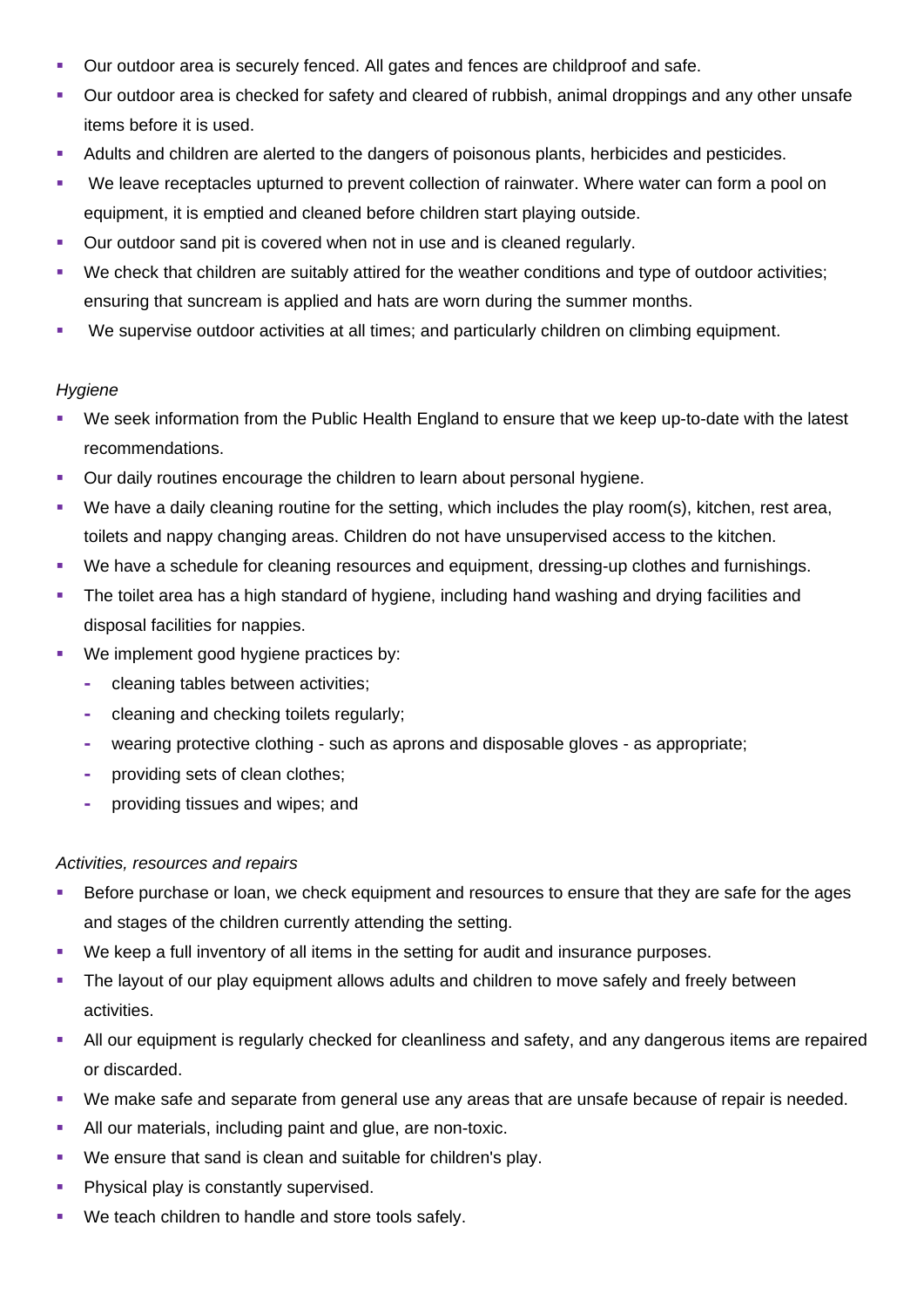- We check children who fall asleep at regular intervals of at least every ten minutes.
- If children fall asleep in-situ, it may be necessary to move or wake them to make sure they are comfortable.
- Children learn about health, safety and personal hygiene through the activities we provide and the routines we follow.
- Any faulty equipment is removed from use and is repaired. If it cannot be repaired, it is discarded. Large pieces of equipment are discarded only with the consent of the manager and the management.

#### *Jewellery and accessories*

- Our staff do not wear jewellery or fashion accessories, such as belts or high heels, that may pose a danger to themselves or children.
- Parents must ensure that any jewellery worn by children poses no danger; particularly earrings which may get pulled, bracelets which can get caught when climbing or necklaces that may pose a risk of strangulation.
- We ensure that hair accessories are removed before children sleep or rest.

# *Safety of adults*

- We ensure that adults are provided with guidance about the safe storage, movement, lifting and erection of large pieces of equipment.
- We provide safe equipment for adults to use when they need to reach up to store equipment or to change light bulbs.
- We ensure that all warning signs are clear and in appropriate languages.
- We ensure that adults do not remain in the building on their own.
- We record the sickness of staff and their involvement in accidents. The records are reviewed termly to identify any issues that need to be addressed.

# *Control of substances hazardous to health*

- Our staff implement the current guidelines of the *Control of Substances Hazardous to Health Regulations (COSHH)*.
- We keep a record of all substances that may be hazardous to health such as cleaning chemicals, or gardening chemicals if used and where they are stored.
- **Hazardous substances are stored safely away from the children.**
- We carry out a risk assessment for all chemicals used in the setting. This states what the risks are and what to do if they have contact with eyes or skin or are ingested.
- **We keep all cleaning chemicals in their original containers.**
- We keep the chemicals used in the setting to the minimum in order to ensure health and hygiene is maintained. We do not use:
	- **-** bleach;
	- **-** anti-bacterial soap/hand wash, unless specifically advised during an infection outbreak such as Pandemic flu; or